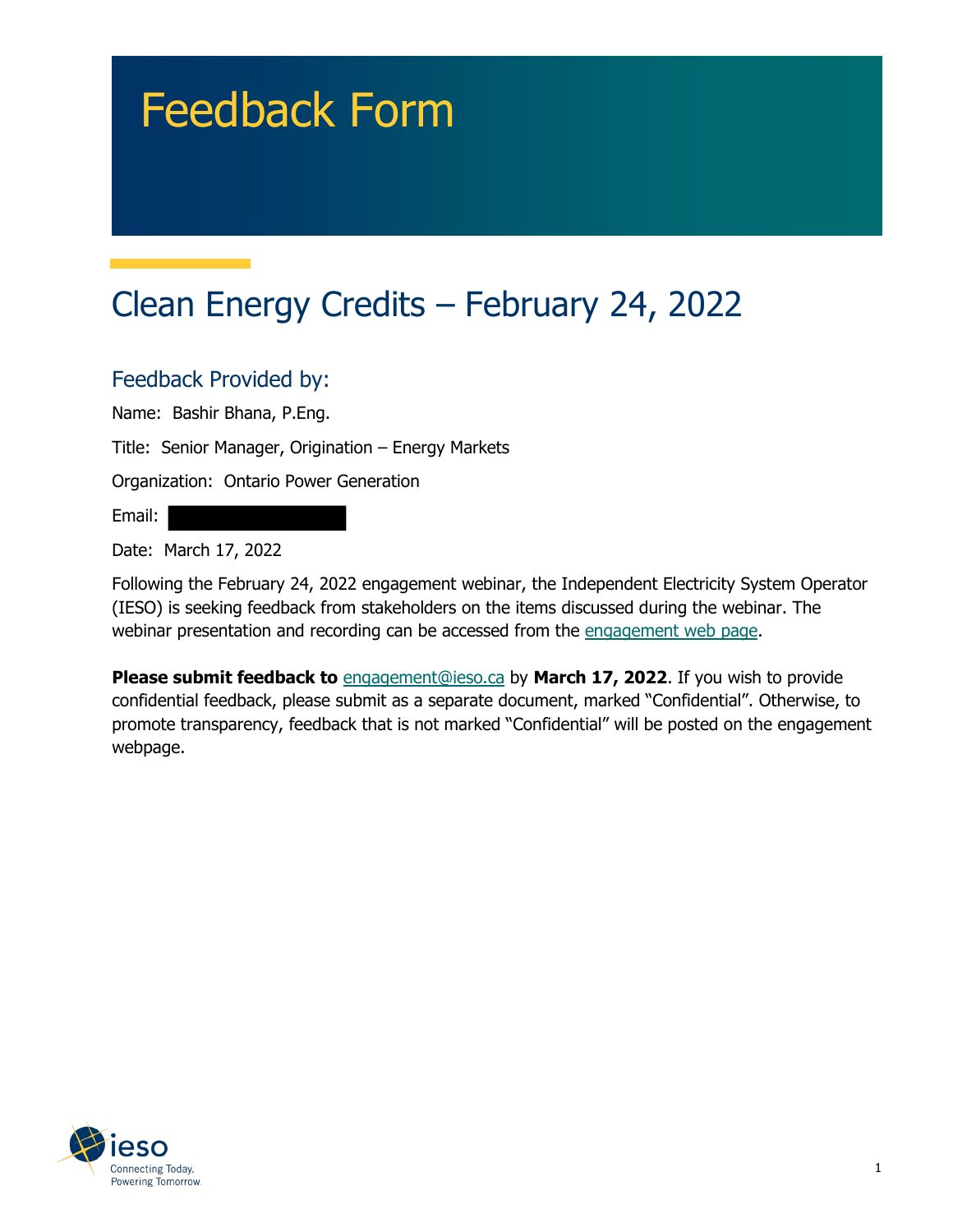## Opportunities & Challenges

| <b>Topic</b>                                                                                                                      | Feedback                                                                                                                                                                                                                                                                                                                                                                                                                                                                                                                                                                                                                                                                                                                                                                                                                                                                                                                                                                                                                                                  |
|-----------------------------------------------------------------------------------------------------------------------------------|-----------------------------------------------------------------------------------------------------------------------------------------------------------------------------------------------------------------------------------------------------------------------------------------------------------------------------------------------------------------------------------------------------------------------------------------------------------------------------------------------------------------------------------------------------------------------------------------------------------------------------------------------------------------------------------------------------------------------------------------------------------------------------------------------------------------------------------------------------------------------------------------------------------------------------------------------------------------------------------------------------------------------------------------------------------|
| What are the key opportunities and<br>challenges the IESO should be aware<br>of in developing a voluntary clean<br>energy market? | The development of an Ontario Clean Energy Credit (CEC)<br>registry provides an opportunity to establish Ontario as a<br>leader in the clean energy market in Canada and<br>amongst North American markets. Designed correctly, an<br>Ontario CEC registry could:<br>Increase awareness of Ontario's clean supply mix.<br>$\bullet$<br>Retain and attract businesses with carbon emission<br>$\bullet$<br>reduction and other Environment, Social, and<br>Governance (ESG) goals.<br>Create a market for investment in clean energy in<br>$\bullet$<br>Ontario, helping to further decarbonize the Ontario<br>grid and reduce GHG emissions.<br>Support electricity sector innovation.<br>$\bullet$<br>Provide greater transparency on the environmental<br>attributes sold and improve the accuracy and<br>integrity of electricity sector carbon accounting in<br>Ontario.<br>Provide linkages with other CEC markets, as has<br>been done by other North American tracking<br>systems and in Europe through the European<br>Energy Certificate System. |
|                                                                                                                                   | For the Ontario CEC registry to be successful and provide<br>value to ratepayers, the IESO should <b>build market</b><br>capability, have linkages to other<br>registries/markets, and be adaptive to future<br>market changes. Areas the IESO should address<br>include:<br>Education on the role for CECs in Ontario, the<br>market for these products, and what utility a<br>registry function provides.<br>Although not in the initial scope of the review, OPG<br>believes it would be beneficial to make the Ontario<br>registry fungible with other registries to ensure<br>that the Ontario CEC market/registry is not<br>developed in isolation from other established<br>markets/registries. It should also enable trade with<br>other markets $-$ no different from other electricity<br>products (e.g. capacity and energy).                                                                                                                                                                                                                  |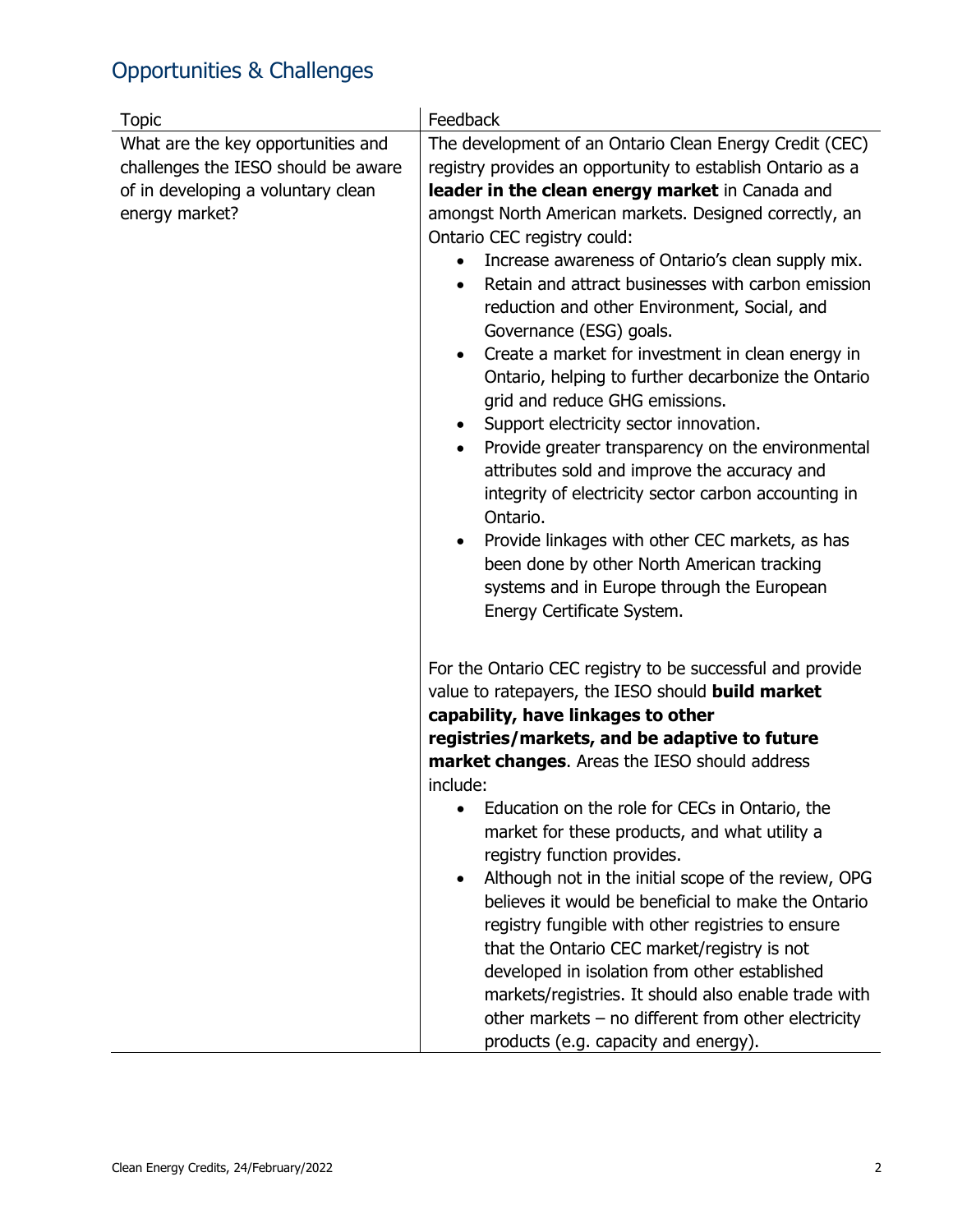| Recognizing the different types of CEC products in<br>the market and the individual preferences of<br>businesses in how they meet their ESG goals.<br>Decisions on which environmental attributes and<br>associated technologies are in scope for the<br>registry.<br>Need for flexibility to accommodate various types<br>of CEC products in the market and to adapt to an<br>evolving CEC market.<br>Transparency on what environmental attributes<br>are being sold.<br>Consistent and transparent reporting of grid<br>carbon intensity including the intensity of the<br>residual grid mix. |
|--------------------------------------------------------------------------------------------------------------------------------------------------------------------------------------------------------------------------------------------------------------------------------------------------------------------------------------------------------------------------------------------------------------------------------------------------------------------------------------------------------------------------------------------------------------------------------------------------|
|                                                                                                                                                                                                                                                                                                                                                                                                                                                                                                                                                                                                  |

## Design considerations

| <b>Topic</b>                                                                                       | Feedback                                                                                                                                                                                                                                                                                                                                                                                                                                                                                                                                                                                                                                                                                          |
|----------------------------------------------------------------------------------------------------|---------------------------------------------------------------------------------------------------------------------------------------------------------------------------------------------------------------------------------------------------------------------------------------------------------------------------------------------------------------------------------------------------------------------------------------------------------------------------------------------------------------------------------------------------------------------------------------------------------------------------------------------------------------------------------------------------|
| Which design considerations outlined<br>in this presentation are most<br>important to you and why? | There are a number of technical elements that will need<br>to be addressed to result in a successful Ontario registry:<br><b>Fuel Types/Environmental Attributes Product</b><br>$\bullet$<br><b>Offerings/Eligibility</b><br>Accommodate customer preference and not dictate<br>which technologies should be eligible for<br>registration provided they can be demonstrated to<br>be sourced from clean energy and meet all<br>registration requirements. Customers should have<br>their choice of CEC products, so long as the                                                                                                                                                                   |
|                                                                                                    | products are measurable and verifiable. This<br>flexibility will create a climate for innovation and<br>support new technologies.<br>Do not limit registration to grid-connected<br>$\bullet$<br>participants, including allowing for registration<br>from embedded generation.<br>Ensure the CECs can be registered unbundled from<br>$\bullet$<br>the underlying electricity production.<br>Not restrict variety in product offerings such as<br>$\bullet$<br>carbon offsets, renewable natural gas, and clean<br>hydrogen credits as well as registration of hourly<br>CEC products.<br>No restrictions on what product vintages and<br>$\bullet$<br>facility size are eligible to sell CEC's. |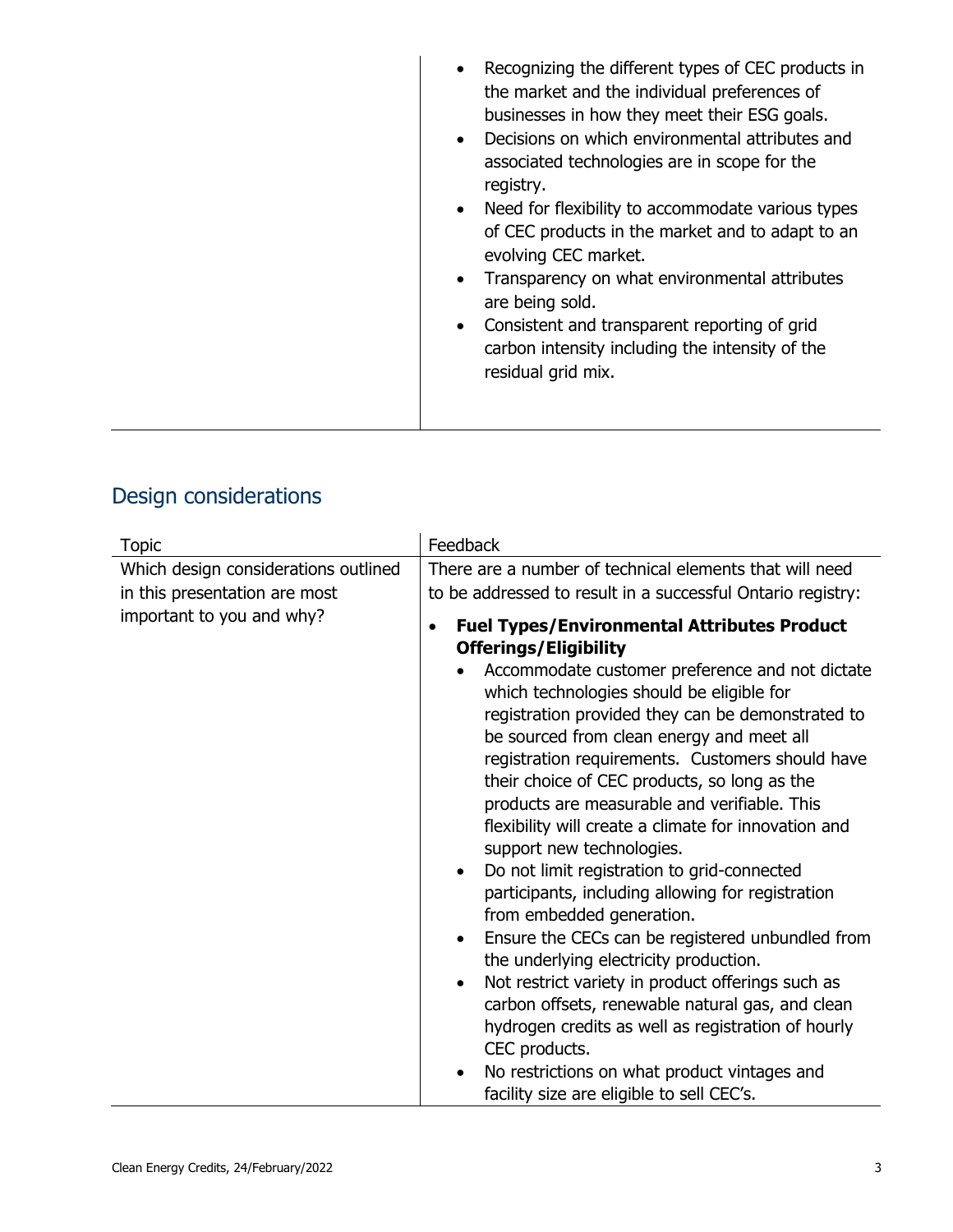• Recognition and eligibility of Ontario CECs in neighbouring markets to increase the value of Ontario CECs. To do so, ensure that CECs are quantified using an accepted metric used in other registries – i.e., ensure that a CEC product (regardless of its attributes) is created in respect of one MWh or a determined equivalent of clean energy production.

#### • **Registry Functionality**

- The IESO will need to distinguish between the registry function and commercial transactions.
	- o The IESO's scope of work should focus on establishing the registry function to ensure only information needed to support that registry function is tabulated and provided.
	- $\circ$  A CEC registry is a voluntary tracking system, not a trading platform. The Ontario registry should not be involved in market making or in regulating commercial or financial matters such as price discovery and transaction terms. Commercial agreements for the sale of CECs exist outside the registry between counterparties involved in the transactions.
- There are other well functioning, integrated CEC registries that exist today in other North American jurisdictions and Europe for environmental attribute instruments, creating potential opportunities to leverage or partner with an existing platform. The IESO should seek to learn from other registries and those participants that are actively involved in marketing/trading/purchasing environmental attributes on what works and what does not, to result in a registry that is the most effective, cost efficient, and timely deployed for Ontario. The Ontario registry should ensure that CECs
	- originating in Ontario meet the criteria to be transferable into other leading registries, in order for Ontario to maximize value from its CECs.
		- o A coordinated approach with other registries can also help minimize double counting and fraud risk to ensure commonly accepted verification standards are in place. Do not develop the Ontario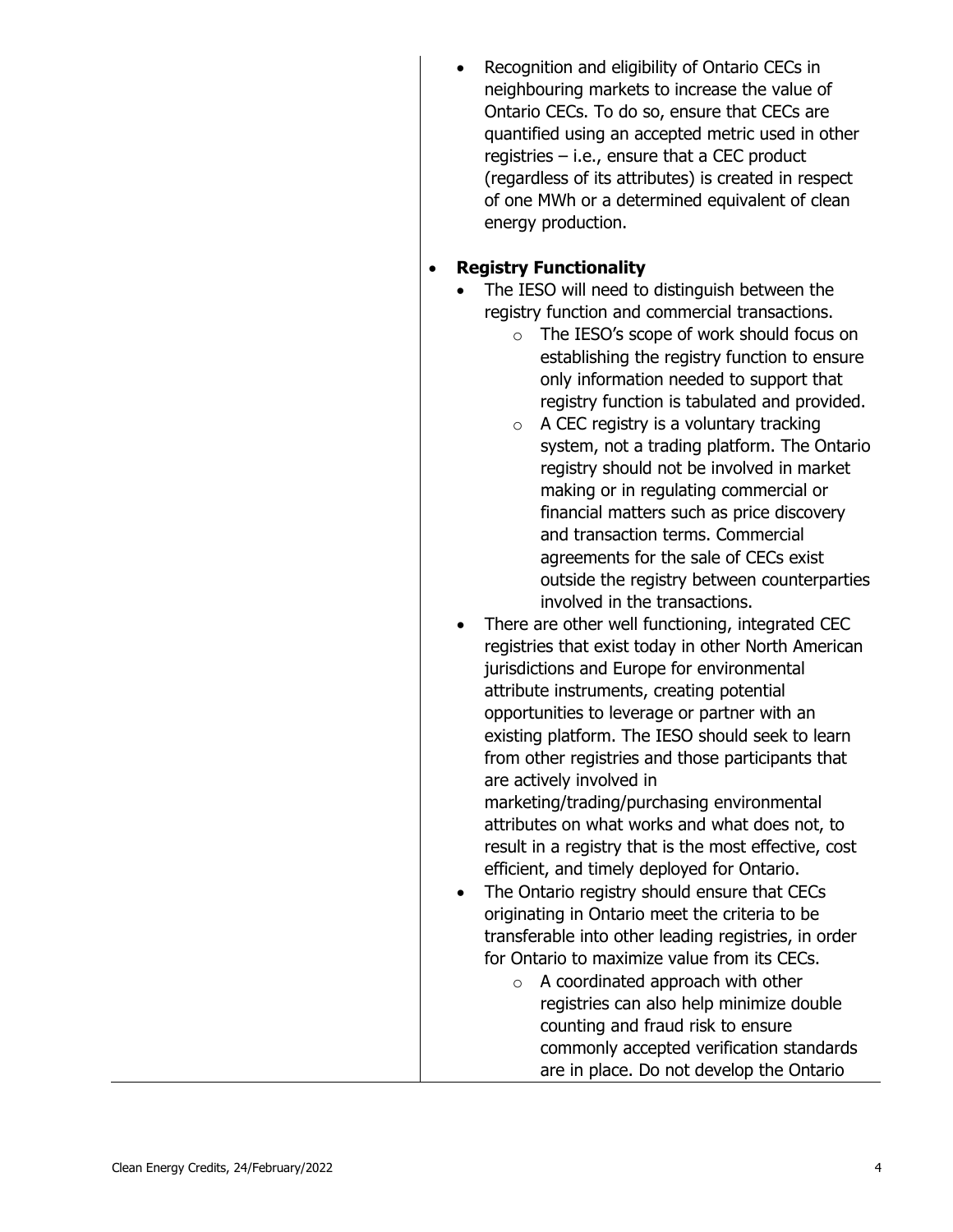environment attribute market or registry in isolation.

- Ensure each registry account has sub-accounts for active, retired and reserved CECs such that account holders and their representatives can efficiently transfer and retire CECs.
- Start simple but expand over time by working with stakeholders to prioritize which registry functions are necessary at launch vs those that can be added later and research other markets/registries to incorporate future proofing.

#### • **Reporting**

- Serialize and track ownership of CEC products to avoid double counting and to ensure proper accounting and transparency.
	- o Provide visibility on what CEC products are registered including information on the registrant and the CEC product source, location, volume, vintage, and other product attributes.
	- o Provide visibility on whom CEC products are being transferred to (or being retired on behalf of).
- Provide electricity consumers information on Ontario grid emissions intensity factors.
	- $\circ$  This would provide those electricity consumers not purchasing CECs accurate data to calculate their Scope 2 emissions.
	- o This will support carbon accounting and other reporting needs while reducing risk of double counting ownership/impact of environmental attributes.
- Track whether or not products meet any particular sustainability standard (e.g., Ecologo).
- Provide an option for "attribute tags" to be displayed with serialized CEC products.
	- o Allow products listed on the registry to display characteristic features, such as the source and fuel type of the generating facility, the attributes of the CEC product, and whether or not the products meet any particular sustainability standard (e.g., Ecologo) or have been certified as having any environmental or social co-benefits. Some registries already allow for credits to display certain characteristics given the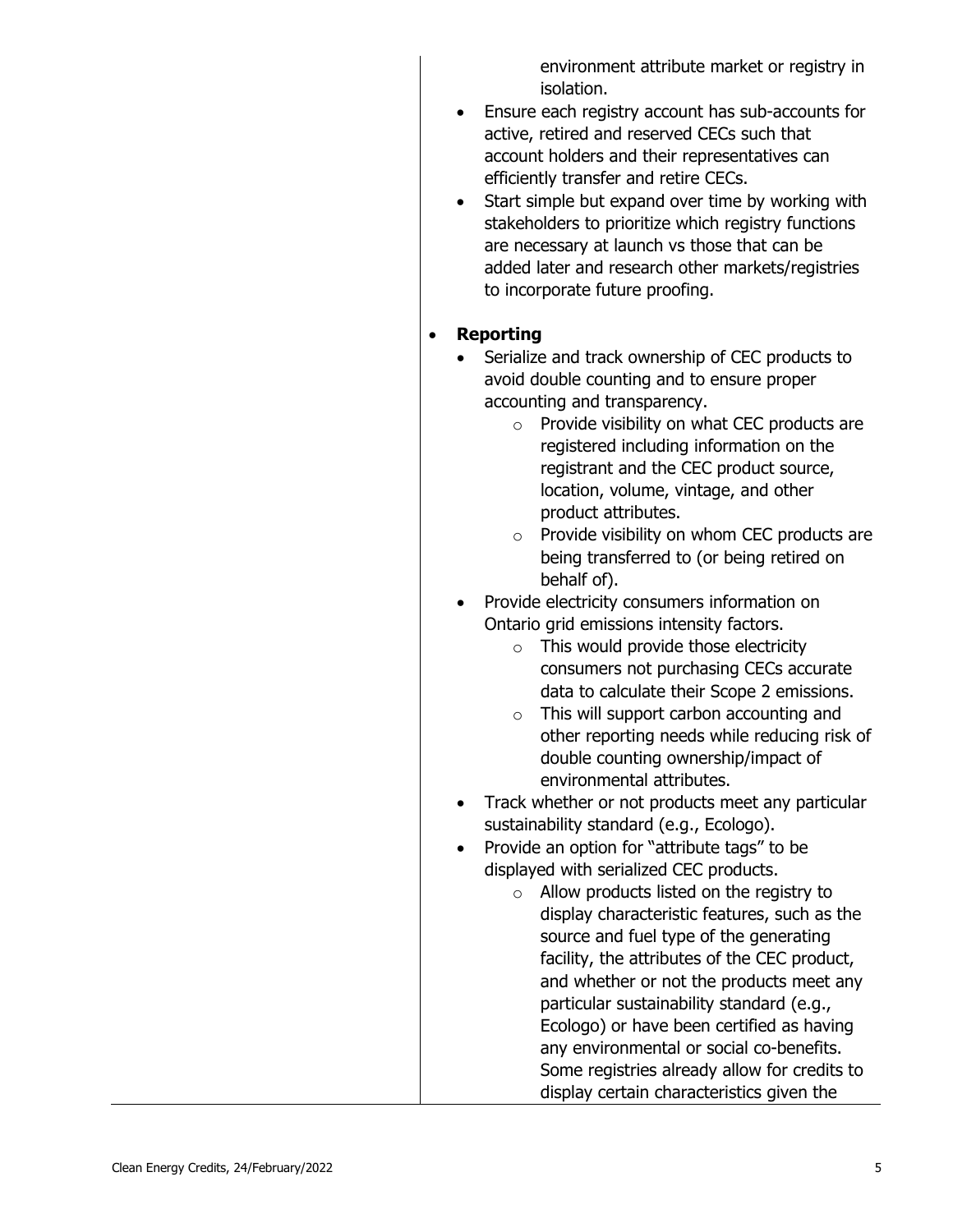| market's desire to distinguish between<br>credits with different features. There is<br>growing market demand for these types of<br>more nuanced and tailored products. |
|------------------------------------------------------------------------------------------------------------------------------------------------------------------------|
|                                                                                                                                                                        |

| <b>Topic</b>                     | Feedback                                                                                                                                                                                                                                                                                                                                                                                                                                                                                                                                                                                    |
|----------------------------------|---------------------------------------------------------------------------------------------------------------------------------------------------------------------------------------------------------------------------------------------------------------------------------------------------------------------------------------------------------------------------------------------------------------------------------------------------------------------------------------------------------------------------------------------------------------------------------------------|
| What other design considerations | In addition to the above design elements, other design                                                                                                                                                                                                                                                                                                                                                                                                                                                                                                                                      |
| should IESO be aware of?         | elements the IESO will need to work through include:                                                                                                                                                                                                                                                                                                                                                                                                                                                                                                                                        |
|                                  | <b>Time-Based Generation Attributes</b><br>The registry platform should track the specific hour<br>that the underlying generation for the credit<br>occurred. This will allow ultimate purchasers of<br>CECs to make a firm link between production of<br>the clean energy and their consumption. This will<br>highlight the value of clean generation that occurs<br>at peak times, as opposed to shoulder periods<br>when there is often surplus clean energy present.<br>Energy storage resources could potentially be used<br>to time-shift CECs from low value to high value<br>times. |
|                                  | <b>Registry Performance</b><br>The registry platform should be easy to use and be<br>well supported.<br>Have a user-friendly interface for<br>$\circ$<br>registering and uploading data and make it<br>easy to navigate to access data and<br>reports.                                                                                                                                                                                                                                                                                                                                      |
|                                  | Ensure ease of data upload and<br>$\circ$                                                                                                                                                                                                                                                                                                                                                                                                                                                                                                                                                   |
|                                  | verification.                                                                                                                                                                                                                                                                                                                                                                                                                                                                                                                                                                               |
|                                  | Ensure there is customer support available<br>$\circ$<br>with response times of 1 to 2 days.                                                                                                                                                                                                                                                                                                                                                                                                                                                                                                |
|                                  | Offer training to register users.<br>$\circ$                                                                                                                                                                                                                                                                                                                                                                                                                                                                                                                                                |
|                                  | Publish user guides or manuals to facilitate<br>$\circ$<br>ease of use, as done by other leading<br>registries.                                                                                                                                                                                                                                                                                                                                                                                                                                                                             |
|                                  | The platform itself should not become the barrier                                                                                                                                                                                                                                                                                                                                                                                                                                                                                                                                           |
|                                  | to developing the CEC market in Ontario.                                                                                                                                                                                                                                                                                                                                                                                                                                                                                                                                                    |
|                                  | IESO should seek to learn from other<br>$\circ$<br>registry platforms and from those actively                                                                                                                                                                                                                                                                                                                                                                                                                                                                                               |
|                                  | involved in the CEC market.                                                                                                                                                                                                                                                                                                                                                                                                                                                                                                                                                                 |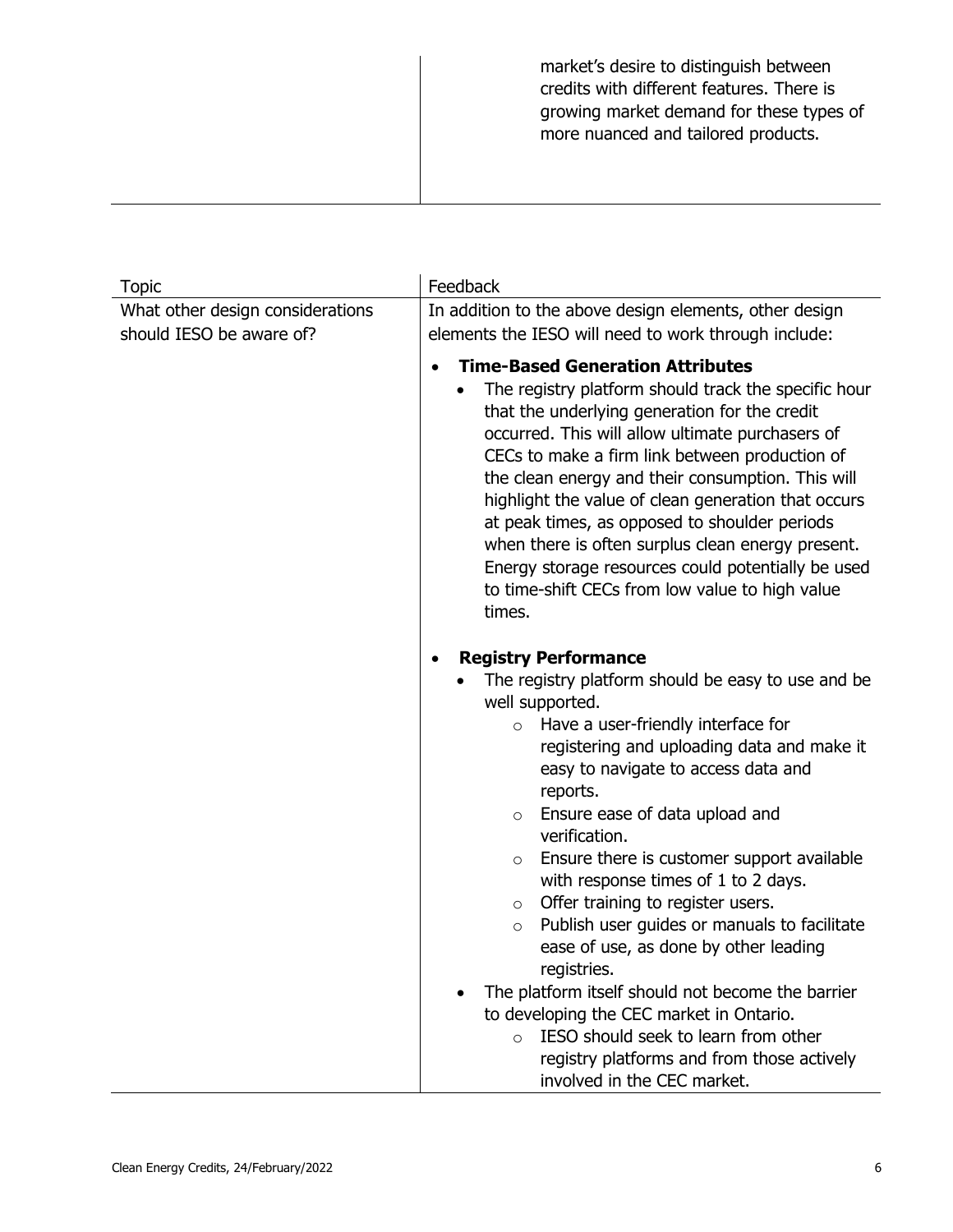- Transfer of CECs from one registry to another and from one registry account to another – should be seamless and easily accomplished in the same business day to facilitate commercial transactions without undue delivery risk.
- o Ensure registry can withstand cybersecurity breaches as CECs have monetary value.

#### • **Verification/Auditing**

- Have a smooth onboarding process for registrants.
	- o Use published user guides or manuals to clarify obligations of registrants on what CECs are being generated, transferred, and accepted.
- Implement a verification process to ensure the generation uploaded meets certain criteria such as sourced from clean energy sources and is accurate and truthful. Third party verification for CECs meter data should not be required if this is addressed through participant verification as it will add additional costs to customers.
	- o IESO should validate what resources are being registered for CEC minting and transfer to give the registry legitimacy.
- Provide a service guarantee for approving and verifying new generating units whose CECs will be registered (e.g., M-RETS typically completes this process within 5 days) so that this process does not become the barrier to fulfilling the commercial obligations associated with CEC sales.
	- o Make this process even less onerous for market participants – the IESO could verify Ontario market participants using the market registration and metering information it already has.
	- o For non-market participants, support verification through participant attestation.
- Ensure there is a service guarantee for the creation of certificates for uploaded generation data.
- Issue proof of CEC ownership (via transferable electronic certificates).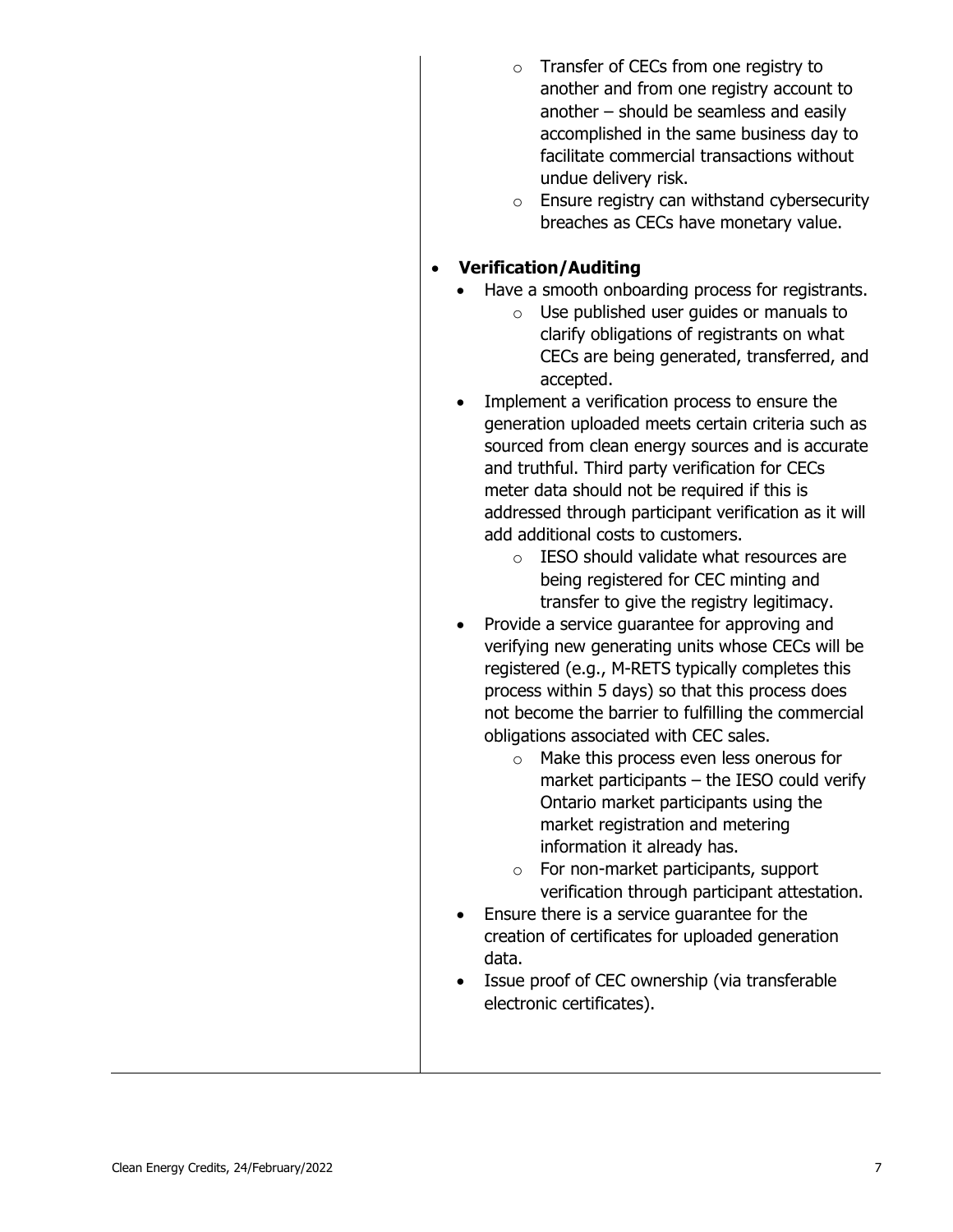## Engagement Process

| <b>Topic</b>                                                                                                                 | Feedback                                                                                                                                                                                                                                                                                                                                                                                                                                                                                                                |
|------------------------------------------------------------------------------------------------------------------------------|-------------------------------------------------------------------------------------------------------------------------------------------------------------------------------------------------------------------------------------------------------------------------------------------------------------------------------------------------------------------------------------------------------------------------------------------------------------------------------------------------------------------------|
| Which stakeholder groups and/or<br>design topics are most important to<br>include in the planned focus group<br>discussions? | Key stakeholder groups:<br>Those active in the CEC market including<br>generators, aggregators, and brokers.<br>Consumer, business, and industry<br>$\bullet$<br>groups/associations representing LDCs, Ontario<br>loads, and other customers seeking CEC products.<br>Indigenous communities.<br>$\bullet$<br>Climate accounting bodies.<br>$\bullet$<br>Other CEC registry platform providers.                                                                                                                        |
|                                                                                                                              | Topics for discussion:<br>Registry design including discussion of each of the<br>design elements discussed above (Fuel<br>Types/Environmental Attribute Product<br>Offerings/Eligibility, Registry Functionality, Time-<br>Based Generation Attributes, Registry<br>Performance, Reporting, and Verification/Auditing).<br>Design requirements of the registry for both<br>consumers and generators of CECs.<br>Understand what customers currently report and<br>$\bullet$<br>how they utilize the CECs they purchase. |

| <b>Topic</b>                                                                      | Feedback                                                                                                                                                                                                                                                                      |
|-----------------------------------------------------------------------------------|-------------------------------------------------------------------------------------------------------------------------------------------------------------------------------------------------------------------------------------------------------------------------------|
| Are there any additional engagement<br>opportunities the IESO should<br>consider? | The IESO would benefit from surveying the market and<br>the context in which the trading of environmental<br>instruments operates within.                                                                                                                                     |
|                                                                                   | The IESO could benefit from reaching out to other<br>ISOs/RTOs/utilities within Canada, the US, and Europe to<br>better understand existing clean energy credit registries<br>and design considerations that should be incorporated into<br>an Ontario CEC registry platform. |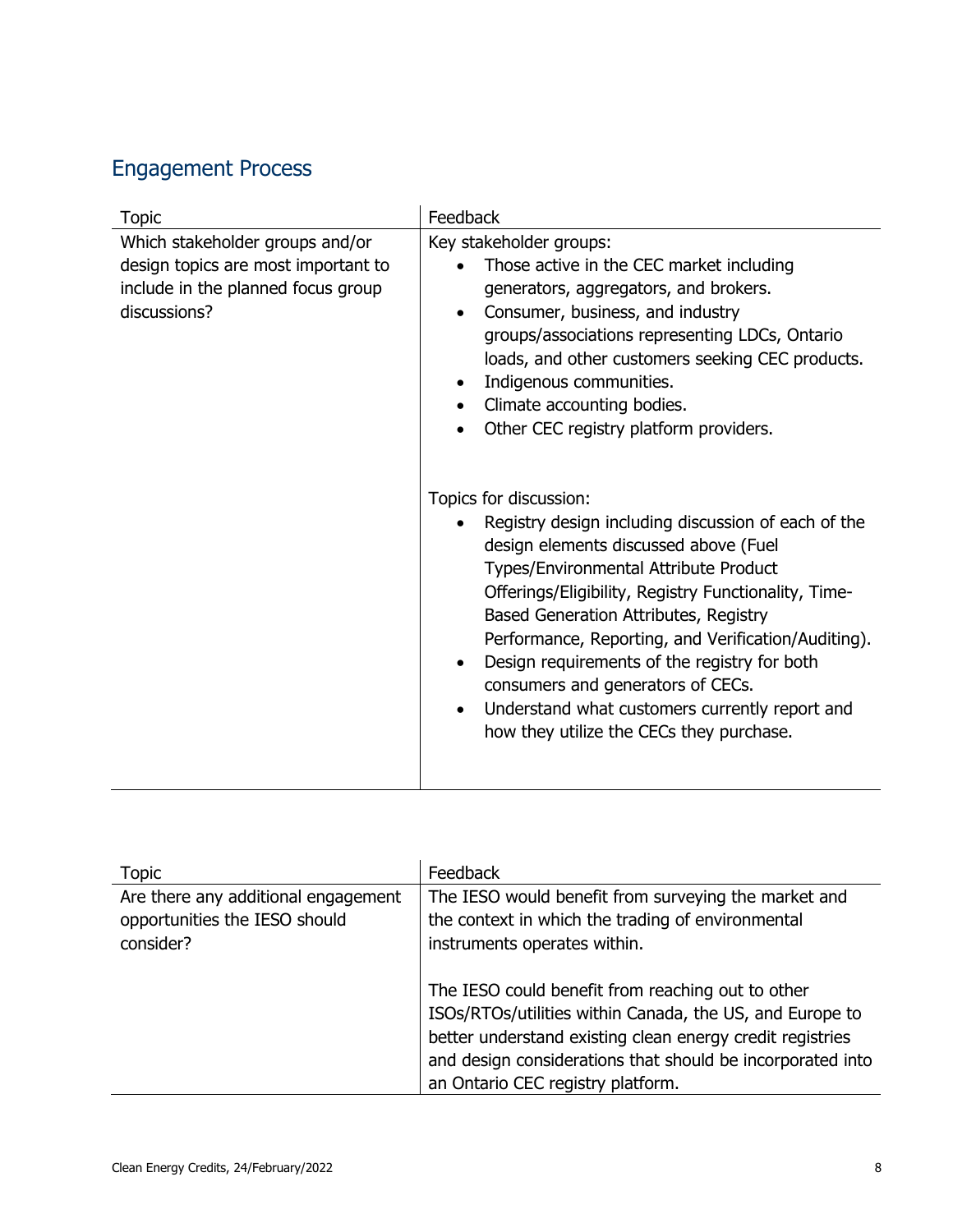| The IESO should also take the opportunity to engage<br>environmental attribute accounting bodies to better<br>understand the various carbon reporting standards (such<br>as RE100 and the GHG Protocol) to ensure that the<br>Ontario registry is designed with the appropriate<br>accounting principles in mind. |
|-------------------------------------------------------------------------------------------------------------------------------------------------------------------------------------------------------------------------------------------------------------------------------------------------------------------|
|                                                                                                                                                                                                                                                                                                                   |

| <b>Topic</b>                                                                                | Feedback                                                                                                                                                                                                                                                                                                                                                                       |
|---------------------------------------------------------------------------------------------|--------------------------------------------------------------------------------------------------------------------------------------------------------------------------------------------------------------------------------------------------------------------------------------------------------------------------------------------------------------------------------|
| Would you be willing to participate in<br>a technical session? If so, on which<br>topic(s)? | As Ontario's largest producer of clean energy, OPG sees<br>itself as a key contributor to technical sessions with the<br>IESO. OPG would like to work with the IESO to design and<br>develop an Ontario registry that provides value to Ontario<br>ratepayers, attracts new businesses to Ontario, and<br>maximizes the value provided for the Ontario clean energy<br>market. |

#### General Comments/Feedback

OPG is pleased to support the development of a clean energy credit market for Ontario. As increasing numbers of corporations establish ESG goals, OPG is seeing an increased interest in environmental attributes, including CECs, from Ontario's clean generation sources. An Ontario CEC registry would establish Ontario as a leader in clean energy, help retain and attract new businesses and investments, and further enhance the value from the clean energy investments Ontario has already made.

In designing a clean energy registry, the IESO should:

- Not restrict what types of generation/technologies may register. As long as there is a verification process to ensure the generation is from a low-emitting, clean source it should be allowed to register including embedded generation and hydrogen projects.
- Ensure customers of all types and load sizes can have access to the CEC registry including corporate customers, brokers, LDCs, large loads, small businesses and residential consumers.
- Establish centralized reporting of what CECs are transferred and allocated to loads and the corresponding impact on the carbon intensity of the unallocated grid mix. This will help avoid double counting the benefits from CECs.
- Focus on registry components only  $-$  i.e. the creation, ownership, transfer, and retirement of CECs. Leave price discovery (which can be done between parties or through brokers and